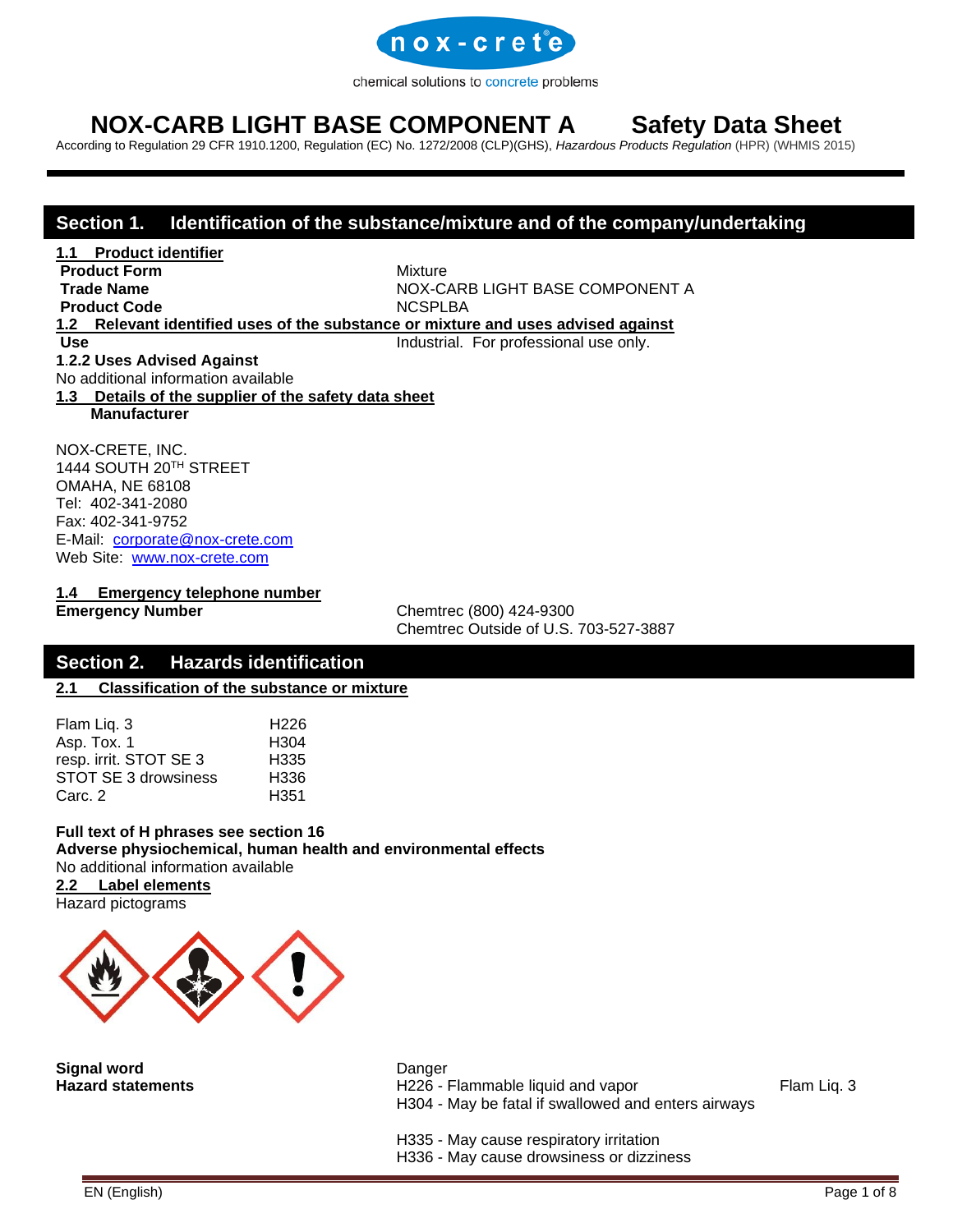

# **NOX-CARB LIGHT BASE COMPONENT A Safety Data Sheet**

According to Regulation 29 CFR 1910.1200, Regulation (EC) No. 1272/2008 (CLP)(GHS), *[Hazardous Products Regulation](http://laws-lois.justice.gc.ca/eng/regulations/SOR-2015-17/index.html)* (HPR) (WHMIS 2015)

|                                 | H351 - Suspected of causing cancer                                                                              |
|---------------------------------|-----------------------------------------------------------------------------------------------------------------|
| <b>Precautionary statements</b> |                                                                                                                 |
| <b>Prevention:</b>              | P201 - Obtain special instructions before use                                                                   |
|                                 | P210 - Keep away from heat/sparks/open flames/hot surfaces-No<br>smoking                                        |
|                                 | P240 - Ground/bond container and receiving equipment                                                            |
|                                 | P241 - Use explosion-proof electrical/ventilating/light/equipment<br>P242 - Use only non-sparking tools         |
|                                 | P243 - Take precautionary measures against static discharge                                                     |
|                                 | P261 Avoid breathing dust/fume/gas/mist/vapors/spray                                                            |
|                                 | P271 - Use only outdoors or in a well-ventilated area                                                           |
|                                 | P280 - Wear protective gloves/protective clothing/eye protection/face<br>protection                             |
| Response:                       | P301+P310 - IF SWALLOWED: Immediately call a POISON CENTER or<br>doctor/physician                               |
|                                 | P303+P361+P353 - IF ON SKIN (or hair): Remove / Take off                                                        |
|                                 | immediately all contaminated clothing. Rinse skin with water / shower                                           |
|                                 | P304+P340 - IF INHALED: Remove victim to fresh air and keep at rest<br>in a position comfortable for breathing. |
|                                 | P312 Call a poison center/doctor if you feel unwell.                                                            |
|                                 | P331 - Do NOT induce vomiting                                                                                   |
|                                 | P370+P378 - In case of fire: Use Dry chemical, foam, carbon dioxide for                                         |
|                                 | extinction                                                                                                      |
| Storage:                        | P403+P405+P235+P233 - Store locked up in a cool well-ventilated                                                 |
|                                 | place. Keep container tightly closed.                                                                           |
| Disposal:                       | P501 - Dispose of contents/container in accordance with                                                         |
|                                 | local/regional/national/international regulations.                                                              |

### **2.3 Other hazards**

Full text of H and P phrases: see section 16

### **Section 3. Composition / information on ingredients**

### **3.1 Substances**

### Not applicable

### **3.2 Mixture**

| <b>Name</b>             | <b>Product identifier</b> | %                   |
|-------------------------|---------------------------|---------------------|
| Xylene                  | 1330-20-7                 | < 1.1               |
| Solvent Naphtha         | <b>Trade Secret</b>       | <b>Trade Secret</b> |
| 1,2,4- Trimethylbenzene | 95-63-6                   | ~< 16               |
| Cumene                  | 98-82-8                   | < 0.5               |

Pursuant to 29CFR 1910.1200(i) the specific chemical identity (and / or) concentration may be withheld as Trade Secret, while all health and safety properties and effects are included in the SDS. Balance of other ingredients are nonhazardous or less than 1% in concentration (or 0.1% for carcinogens, reproductive toxins, or respiratory sensitizers).

### **Section 4. First aid measures**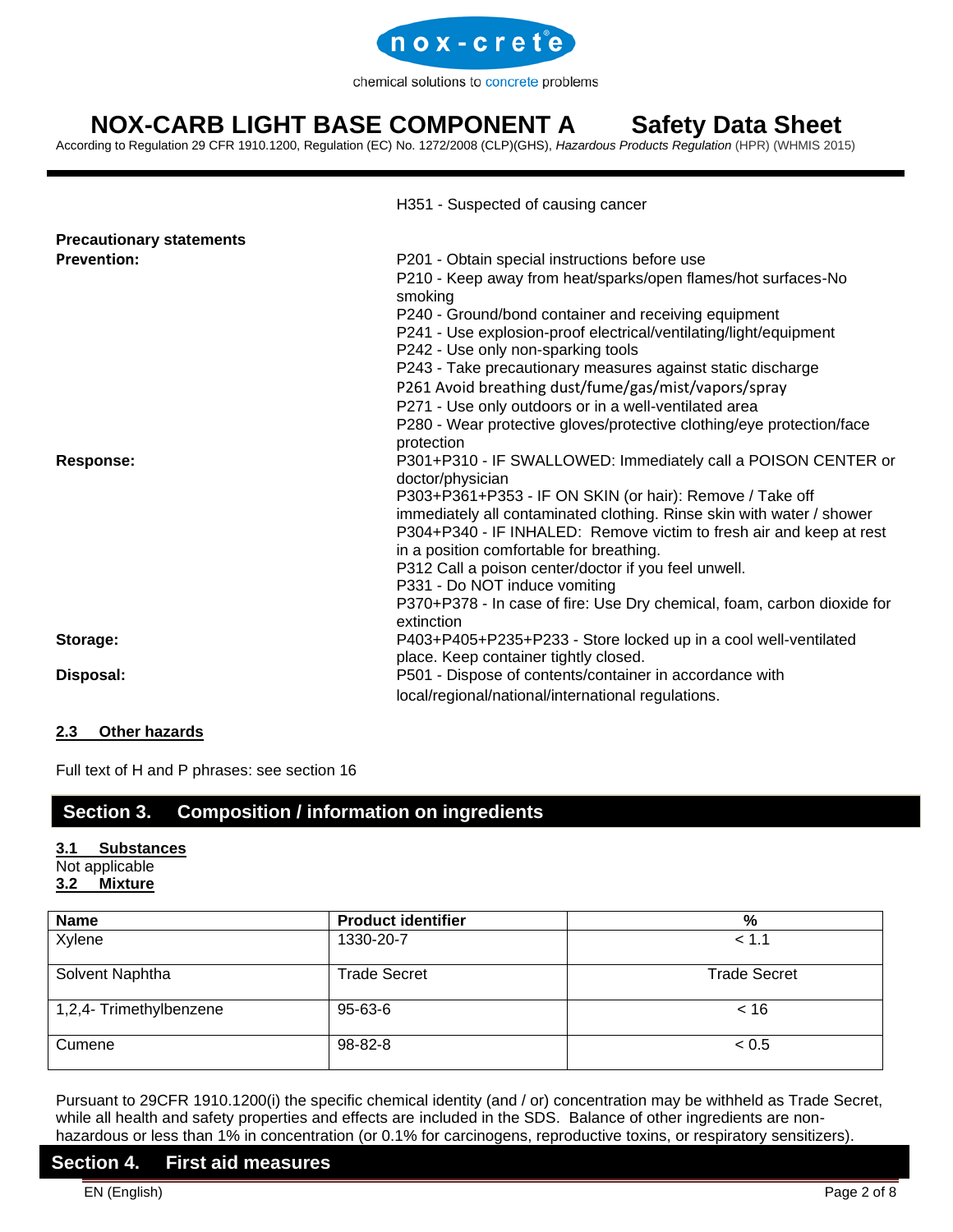

# **NOX-CARB LIGHT BASE COMPONENT A Safety Data Sheet**

According to Regulation 29 CFR 1910.1200, Regulation (EC) No. 1272/2008 (CLP)(GHS), *[Hazardous Products Regulation](http://laws-lois.justice.gc.ca/eng/regulations/SOR-2015-17/index.html)* (HPR) (WHMIS 2015)

| Description of first aid measures<br>4.1                      |                                                                                                                                                                                                                                                                                                                                                |
|---------------------------------------------------------------|------------------------------------------------------------------------------------------------------------------------------------------------------------------------------------------------------------------------------------------------------------------------------------------------------------------------------------------------|
| First-aid measures general                                    | Get medical advice/attention if you feel unwell. Never give anything by<br>mouth to an unconscious person.                                                                                                                                                                                                                                     |
| First-aid measures after inhalation                           | If the individual experiences nausea, dizziness, has difficulty in<br>breathing seek a healthcare professional immediately. In all cases of<br>doubt, or when symptoms persist, seek medical advice. Remove to<br>fresh air and keep at rest in a position comfortable for breathing.<br>Immediately call a Poison Center or doctor/physician. |
| First-aid measures after skin contact                         | If skin irritation persists, seek medical attention. Remove or take off<br>immediately all contaminated clothing. Rinse skin with water or shower.<br>Wash off immediately with soap and plenty of water.                                                                                                                                      |
| First-aid measure after eye contact                           | When contact lenses are worn, remove if possible. In case of contact<br>with eyes, rinse immediately with plenty of flowing water for 10 to 15<br>minutes while holding eyelids apart. Get medical attention immediately.                                                                                                                      |
| First-aid measures after ingestion                            | Rinse mouth. DO NOT induce vomiting. Get medical attention<br>immediately.                                                                                                                                                                                                                                                                     |
| Most important symptoms and effects, acute and delayed<br>4.2 |                                                                                                                                                                                                                                                                                                                                                |
| Symptoms/injuries after inhalation                            | May cause irritation to the respiratory tract. Overexposure to vapors may<br>result in headache, nausea, drowsiness or dizziness.                                                                                                                                                                                                              |
| Symptoms/injuries after skin contact                          | May cause skin irritation or burning sensation                                                                                                                                                                                                                                                                                                 |
| Symptoms/injuries after eye contact                           | May cause eye irritation or injury                                                                                                                                                                                                                                                                                                             |
| Symptoms/injuries after ingestion                             | May cause severe irritation or burns to the mucous membrane of the<br>mouth, throat, esophagus and stomach                                                                                                                                                                                                                                     |

**4.3 Indication of any immediate medical attention and special treatment needed**

No additional information available

## **Section 5. Firefighting measures**

| 5.1                                                                | <b>Extinguishing media</b>                            |                                                                                                                                                                                 |  |
|--------------------------------------------------------------------|-------------------------------------------------------|---------------------------------------------------------------------------------------------------------------------------------------------------------------------------------|--|
| Suitable extinguishing media<br>Dry chemical, foam, carbon dioxide |                                                       |                                                                                                                                                                                 |  |
|                                                                    | Unsuitable extinguishing media                        | Do not use heavy water stream                                                                                                                                                   |  |
| 5.2                                                                | Special hazards arising from the substance or mixture |                                                                                                                                                                                 |  |
|                                                                    | <b>Reactivity</b>                                     | Thermal decomposition products may cause a health hazard.                                                                                                                       |  |
| 5.3                                                                | <b>Advice for firefighters</b>                        |                                                                                                                                                                                 |  |
|                                                                    | <b>Firefighting instructions</b>                      | Flammable Liquid! This material releases vapors when heated above<br>ambient temperatures. Vapors can cause a flash fire. Use water spray<br>or fog to cool exposed containers. |  |
| Protective equipment for firefighters                              |                                                       | Firefighters should always wear self-contained breathing apparatus<br>(SCBA) and full protective gear when fighting any chemical fire.                                          |  |
|                                                                    | <b>Other information</b>                              | On heating or burning harmful gasses/vapors may be released.<br>This product may cause the floor to become slippery.                                                            |  |

## **Section 6. Accidental release measures**

### **6.1 Personal precautions, protective equipment and emergency procedures**

| <b>General measures</b> |                                                                                          | Extremely Flammable. Eliminate any ignition sources. Dike or impound<br>spilled material. Use Non-sparking tools. All equipment must be<br>grounded. Take proper precautions to ensure your own health and |  |
|-------------------------|------------------------------------------------------------------------------------------|------------------------------------------------------------------------------------------------------------------------------------------------------------------------------------------------------------|--|
|                         |                                                                                          | safety before attempting spill control or cleanup.                                                                                                                                                         |  |
|                         | <b>6.11 Protective Equipment</b><br>Equip cleanup crew with proper protective equipment. |                                                                                                                                                                                                            |  |
|                         | 6.2 Environmental precautions                                                            | Prevent entry to sewers and public waters.                                                                                                                                                                 |  |
|                         |                                                                                          | Notify authorities if liquid enters sewers or public waters.                                                                                                                                               |  |
| 6.3                     | Methods and materials for containment and cleaning up                                    |                                                                                                                                                                                                            |  |
|                         | Methods for cleaning up                                                                  | Soak up spills with inert solids, such as clay or diatomaceous earth.                                                                                                                                      |  |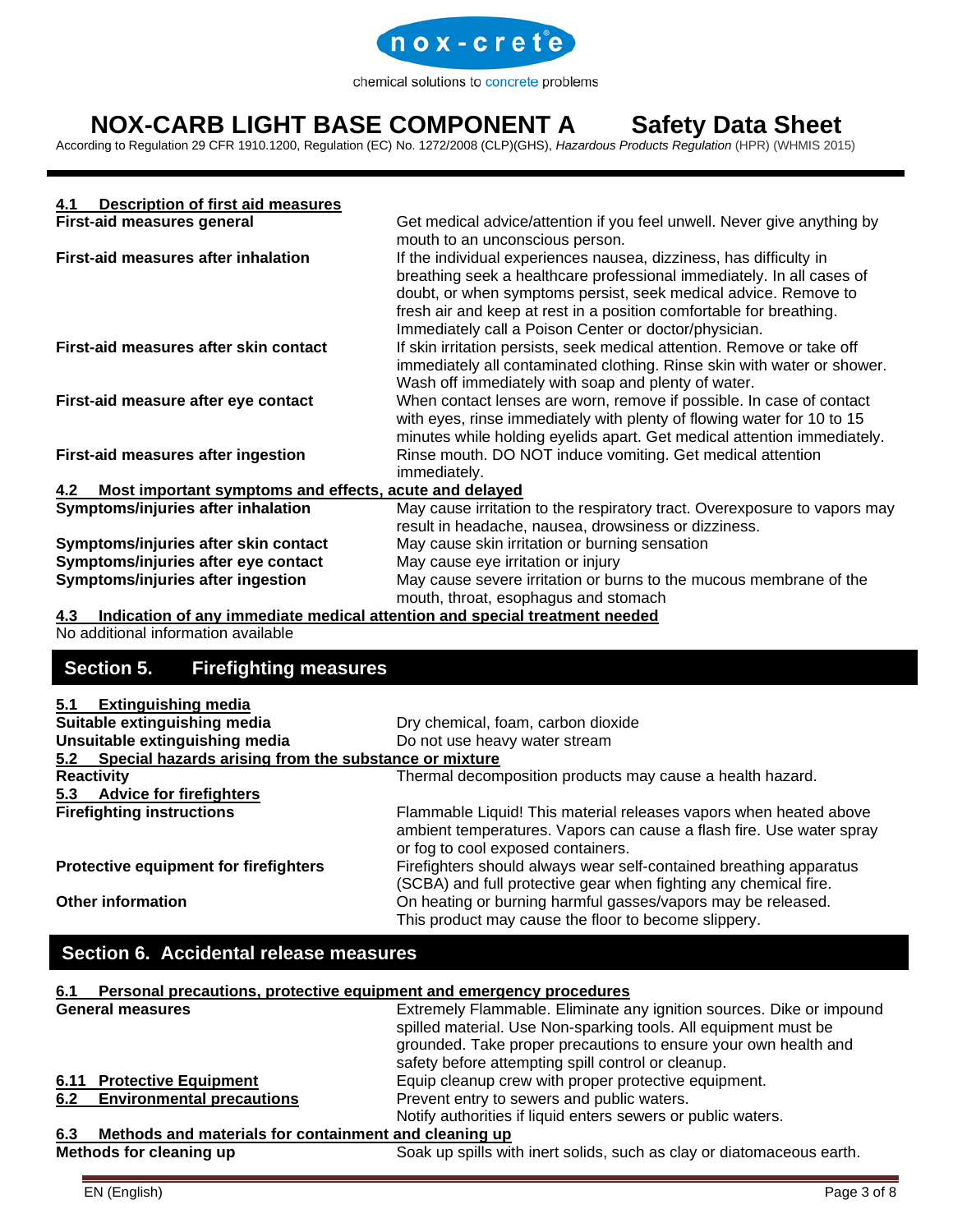

# **NOX-CARB LIGHT BASE COMPONENT A Safety Data Sheet**

According to Regulation 29 CFR 1910.1200, Regulation (EC) No. 1272/2008 (CLP)(GHS), *[Hazardous Products Regulation](http://laws-lois.justice.gc.ca/eng/regulations/SOR-2015-17/index.html)* (HPR) (WHMIS 2015)

Collect into vapor tight containers and dispose of properly.

| Section 7. Handling and storage                                  |                                                                                                                                                                                                                                                                                |
|------------------------------------------------------------------|--------------------------------------------------------------------------------------------------------------------------------------------------------------------------------------------------------------------------------------------------------------------------------|
| <b>Precautions for safe handling</b><br>7.1                      |                                                                                                                                                                                                                                                                                |
| <b>Protective measures</b>                                       | Wash hands and other exposed areas with soap and water before<br>eating, drinking or smoking and when leaving work. Provide good<br>ventilation in work areas to prevent formation of vapor. When not in use<br>keep containers tightly closed. Avoid breathing vapor or mist. |
| <b>Hygiene measures</b>                                          | Wash contaminated clothing before reuse.                                                                                                                                                                                                                                       |
| 7.2 Conditions for safe storage, including any incompatibilities |                                                                                                                                                                                                                                                                                |
| <b>Storage conditions</b>                                        | Store in accordance with local regulations. Store in original container in<br>a cool well-ventilated place away from heat, sparks and open flame.<br>Keep containers tightly closed until ready for use.                                                                       |
| Incompatible materials<br>Storage temperature                    | Strong oxidizing agents<br>Store in a cool dry environment away from sources of ignition.                                                                                                                                                                                      |

## **Section 8. Exposure controls/personal protection**

#### **8.1 Control parameters Occupational exposure limits**

| Occupational exposure illints<br>Ingredient name | <b>Occupational exposure limits</b>                                                                             |  |
|--------------------------------------------------|-----------------------------------------------------------------------------------------------------------------|--|
|                                                  | <b>ACGIH TLV (United States)</b>                                                                                |  |
| Xylene                                           | TWA: 100 ppm 8 hours                                                                                            |  |
| Cumene                                           | TWA: 50 ppm 8 hours                                                                                             |  |
| 1,2,4- Trimethylbenzene                          | TWA: 25 ppm 8 hours                                                                                             |  |
| Solvent Naphtha                                  | TWA: 100 ppm 8 hours                                                                                            |  |
| 8.2<br><b>Exposure controls</b>                  |                                                                                                                 |  |
| Appropriate engineering controls                 | Use with adequate ventilation to keep product vapor concentrations                                              |  |
|                                                  | below specified TLV                                                                                             |  |
| Eye and face protection                          | Chemical goggles and/or face shields are recommended to prevent<br>potential eye contact, irritation or injury. |  |
| <b>Skin protection</b>                           | Wear chemical resistant gloves and appropriate protective clothing and                                          |  |
|                                                  | boots as required to prevent skin contact. Wash exposed skin                                                    |  |
|                                                  | frequently with soap and water. Soiled clothing should be laundered                                             |  |
|                                                  | before reuse.                                                                                                   |  |
| <b>Respiratory protection</b>                    | General room ventilation is normally adequate. Avoid breathing the                                              |  |
|                                                  | product mist or vapors. The use of an appropriate respirator is                                                 |  |
|                                                  | recommended whenever the airborne concentrations exceed the TLV.                                                |  |

## Section 9. Physical and chemical properties

| 9.1<br>Information on basic physical and chemical properties   |                             |  |
|----------------------------------------------------------------|-----------------------------|--|
| Milky liquid<br>Appearance                                     |                             |  |
| Odor                                                           | <b>Strong Aromatic Odor</b> |  |
| <b>Odor Threshold</b>                                          | No data available           |  |
| PН                                                             | No data available           |  |
| <b>Melting point</b>                                           | No data available           |  |
| <b>Freezing point</b>                                          | No data available           |  |
| <b>Boiling point</b>                                           | $> 138$ C ( $>280$ F)       |  |
| <b>Flash point</b>                                             | > 38 C > 100 F PMCC         |  |
| Relative evaporation rate (butyl acetate=1)                    | No data available           |  |
| <b>Flammability (solid, gas)</b><br>Flammable liquid and vapor |                             |  |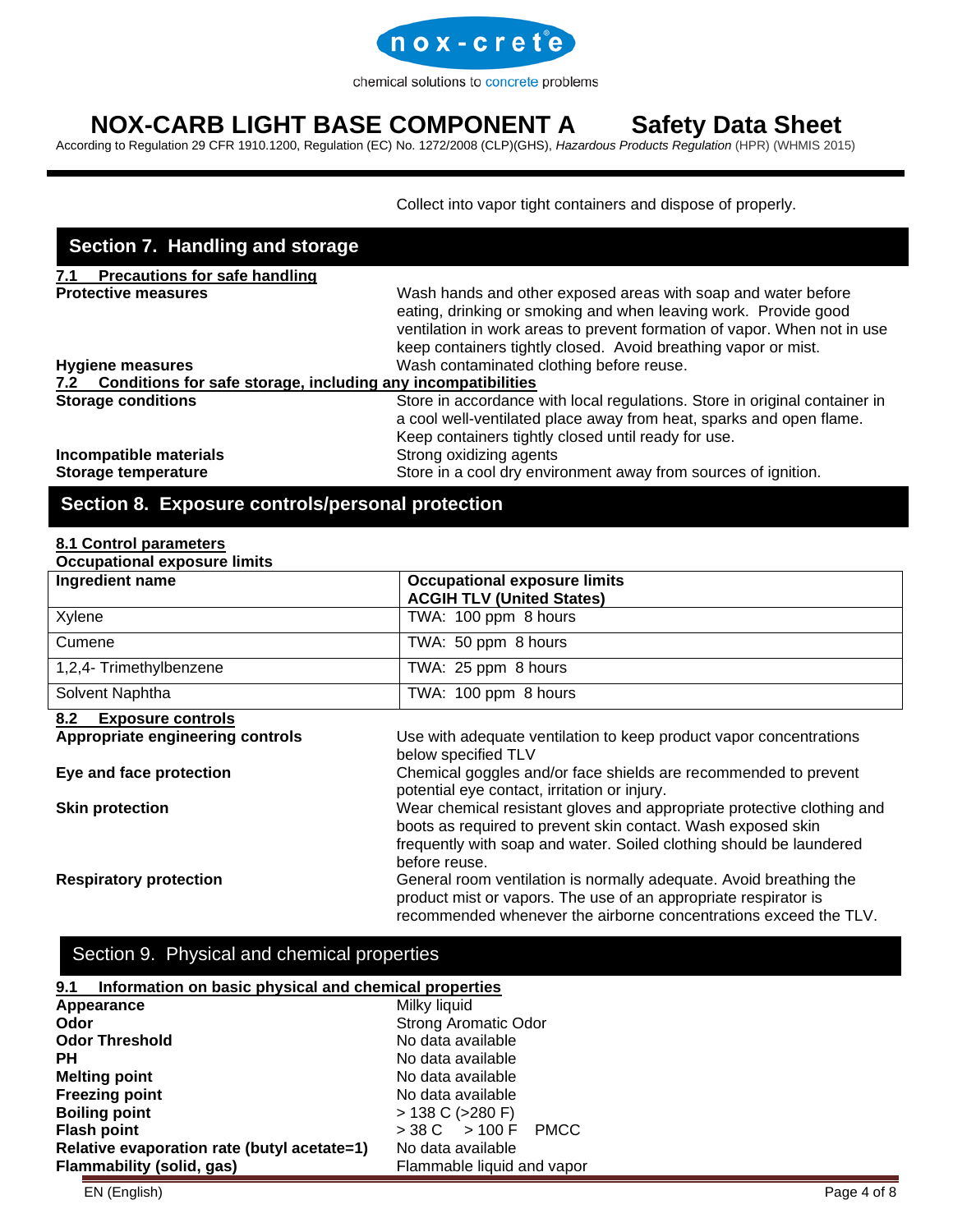

# **NOX-CARB LIGHT BASE COMPONENT A Safety Data Sheet**

According to Regulation 29 CFR 1910.1200, Regulation (EC) No. 1272/2008 (CLP)(GHS), *[Hazardous Products Regulation](http://laws-lois.justice.gc.ca/eng/regulations/SOR-2015-17/index.html)* (HPR) (WHMIS 2015)

**Upper/lower explosive limits** No data available **Vapor pressure** No data available **Vapor density**<br> **Relative density (Specific gravity)** No data available<br>
1.21 Kg per Liter **Solubility** Water: Negligible **Partition coefficient n-octanol/water** No data available **Auto-ignition temperature** Not applicable **Viscosity No data available No data available VOC content Less than 600 g/l** 

**Relative density (Specific gravity)** 1.21 Kg per Liter 10.1 Lbs per Gallon

### Section 10. Stability and reactivity

### **10.1 Reactivity 10.1 Reactivity 10.1 Reactivity 10.1 Reactivity 10.1 No** additional information available

10.2 Chemical stability **Stable under normal conditions 10.3 Possibility of hazardous reactions** Hazardous polymerization will not occur.

- 
- **10.4 Conditions to avoid** Extreme high or low temperatures.
- **10.5 Incompatible materials** Strong acids and oxidizers
- **10.6 Hazardous decomposition products** carbon monoxide, carbon dioxide, various hydrocarbon derivatives

### Section 11. Toxicology information

**11.1 Information on toxicological effects Irritation/Corrosion Skin** May cause skin irritation **Respiration or skin sensitization May cause respiratory irritation Germ cell mutagenicity No data available Carcinogenicity IARC**

No adverse effects expected under intended use. **Eyes** May causes serious eye irritation and damage.

## Xylene 3 Cumene 2B

2B - Limited evidence in humans and less than sufficient evidence in animals.

3 - Inadequate in humans and inadequate or limited in animals.

### **Reproductive toxicity** No data available

### **Specific target organ toxicity Single exposure** No data available **Repeated exposure** No data available

**Aspiration hazard** May be fatal if swallowed and enters airways

## Section 12. Ecological information

| 12.1 Ecotoxicity                   | Not established                     |
|------------------------------------|-------------------------------------|
| 12.2 Persistence and degradability | Not established                     |
| 12.3 Bio accumulative potential    | Not established                     |
| 12.4 Mobility in soil              | No additional information available |
| 12.5 Other adverse effects         | Avoid release to the environment    |

## SECTION 13. Disposal Considerations

**13.1 Waste treatment methods** The user of this material has the responsibility to dispose of unused material, residues and containers in compliance with all applicable local, state and federal laws and regulations regarding treatment,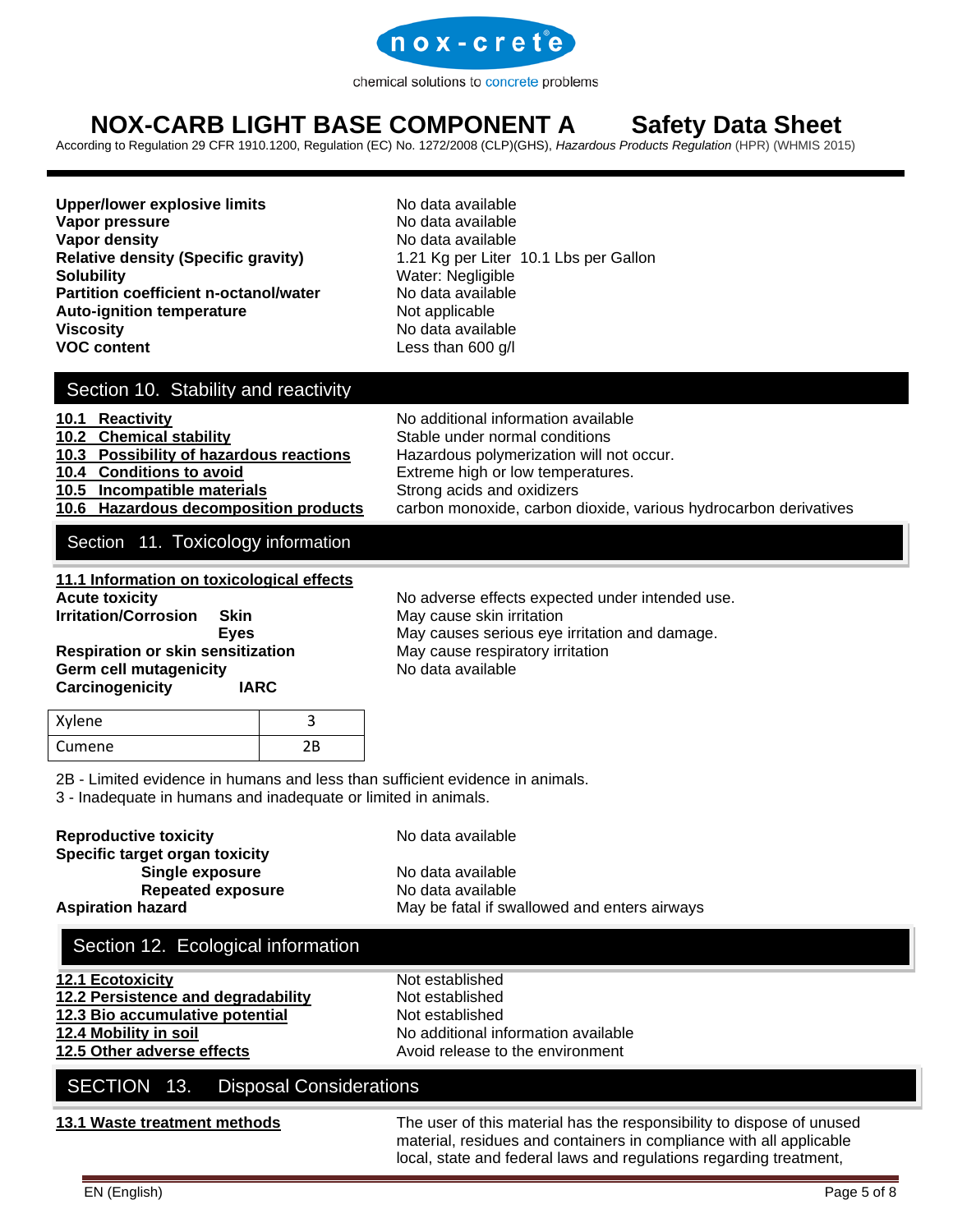

# **NOX-CARB LIGHT BASE COMPONENT A Safety Data Sheet**

According to Regulation 29 CFR 1910.1200, Regulation (EC) No. 1272/2008 (CLP)(GHS), *[Hazardous Products Regulation](http://laws-lois.justice.gc.ca/eng/regulations/SOR-2015-17/index.html)* (HPR) (WHMIS 2015)

storage and disposal for hazardous and nonhazardous wastes.

## **In accordance with US DOT** Not dangerous goods in sense of transport regulations. **In accordance with ADR / RID / ADNR / IMDG / ICAO / IATA 14.1 UN number** UN1263 **14.2 UN proper shipping name** Paint Related Material **14.3 Transport hazard class(es)** 3 **14.4 Packing group III 14.5 Environmental hazards** No additional information available **14.6 Special precautions for user 14.7 Transport in bulk according to Annex II of MARPOL 73/78 and the IBC Code** No additional information available **14.8 Transport in bulk according to CFR 49 173.15** Not applicable **15.1 Safety, health and environmental regulations/legislation specific for the substance or mixture 15.1.2 USA Regulations Section 313** Contains the following ingredients at or above the reporting level requirements of Section 313. This information must be included in all SDS's copied or distributed for this material. CHEMICAL CHEMICAL CAS # CAS # MAX WEIGHT % Xylene 1330-20-7 1.1 1,2,4- Trimethylbenzene 95-63-6 16.0 Cumene 98-82-8 0.6 **TSCA** All ingredients are listed or exempted **Proposition 65 <b>WARNING**: This product can expose you to chemicals including Ethylbenzene, which is known to the State of California to cause cancer. For more information, go to [www.P65Warnings.ca.gov.](https://www.p65warnings.ca.gov/)" **15.1.3 Canada Regulations** This SDS has been prepared according to the hazard criteria of the Controlled Products Regulations (CPR) and the SDS contains all of the information required by the CPR. **DSL DSL All ingredients are listed or exempted 15.2 Chemical safety assessment** A Chemical Safety Assessment has not been carried out. Date of issue 8-3-2021 Version 2.2 Number 151 Date of previous issue 5-5-2016 Preparer Nox-Crete, Inc. SECTION 14. Transport information SECTION 15. Regulatory information Section 16. Other information

#### Reference Documentation

The information and recommendations contained herein are, to the best of Nox-Crete, Inc.'s knowledge and belief, accurate and reliable as of the date issued. You can contact Nox-Crete, Inc. to ensure that this document is the most current available from Nox-Crete, Inc. The information and recommendations are offered for the buyer's/user's